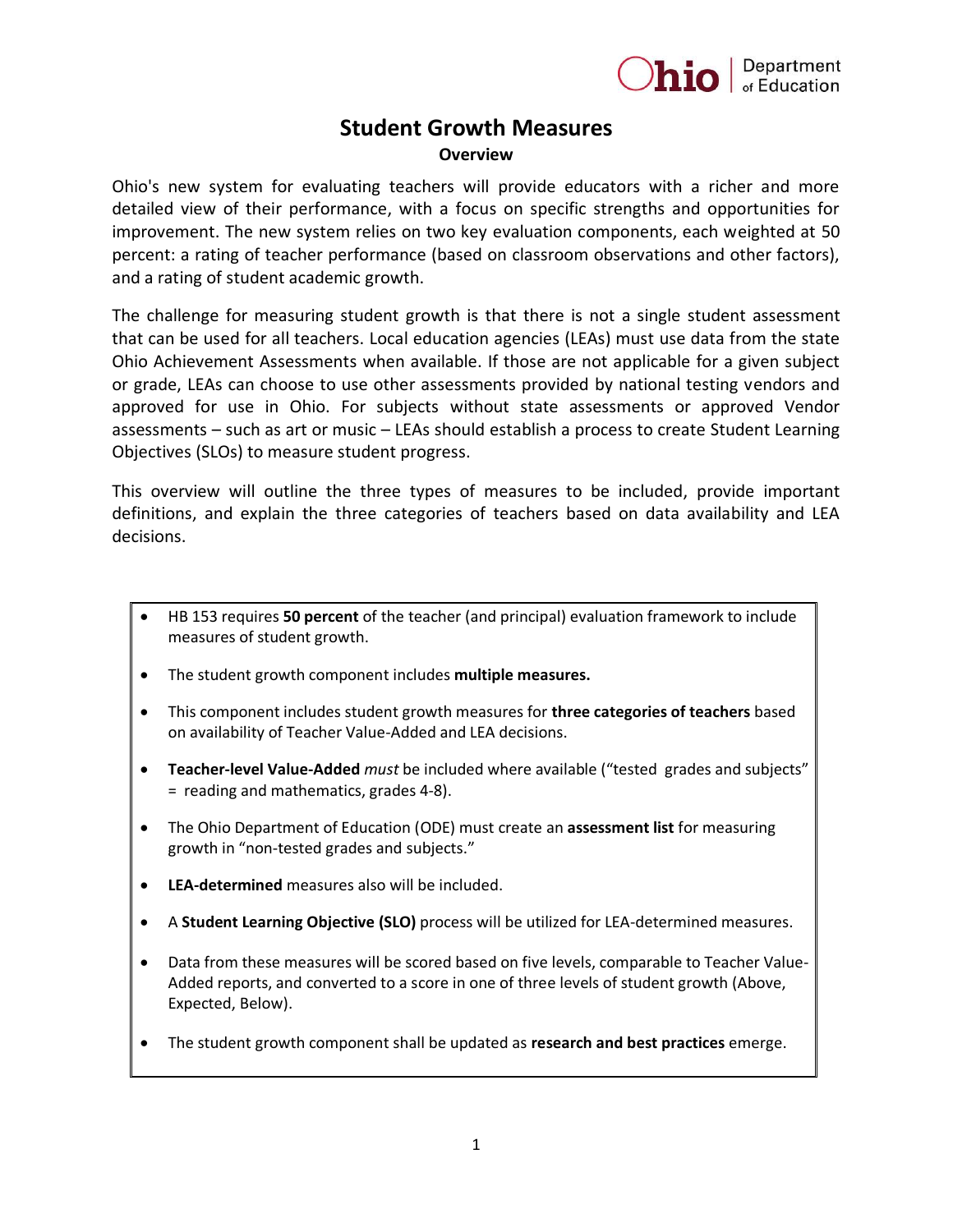

#### **Why measure student growth?**

The National Comprehensive Center for Teacher Quality (NCCTQ) states, "the focus on evaluating educators by measuring growth rather than attainment is fairer to teachers and principals whose students enter classrooms well below grade level." These measures have the potential to inform instruction, build stakeholder commitment, provide a critical dimension to the assessment of teacher effectiveness and, most importantly, improve student performance across a broader set of expectations.

**How does the Student Growth Measures component fit into the evaluation framework?** 

Teacher performance and student growth measures are combined in a summative teacher evaluation rating:



Each component's ratings are combined on the lookup table to determine the summative rating:

## **Teacher Performance**

|                       |          | 4                 | 3                 |                    |                    |
|-----------------------|----------|-------------------|-------------------|--------------------|--------------------|
| <b>Student Growth</b> | Above    | Accomplished      | Accomplished      | Proficient         | <b>Developing</b>  |
|                       | Expected | Proficient        | Proficient        | <b>Developing</b>  | <b>Developing</b>  |
|                       | Below    | <b>Developing</b> | <b>Developing</b> | <b>Ineffective</b> | <b>Ineffective</b> |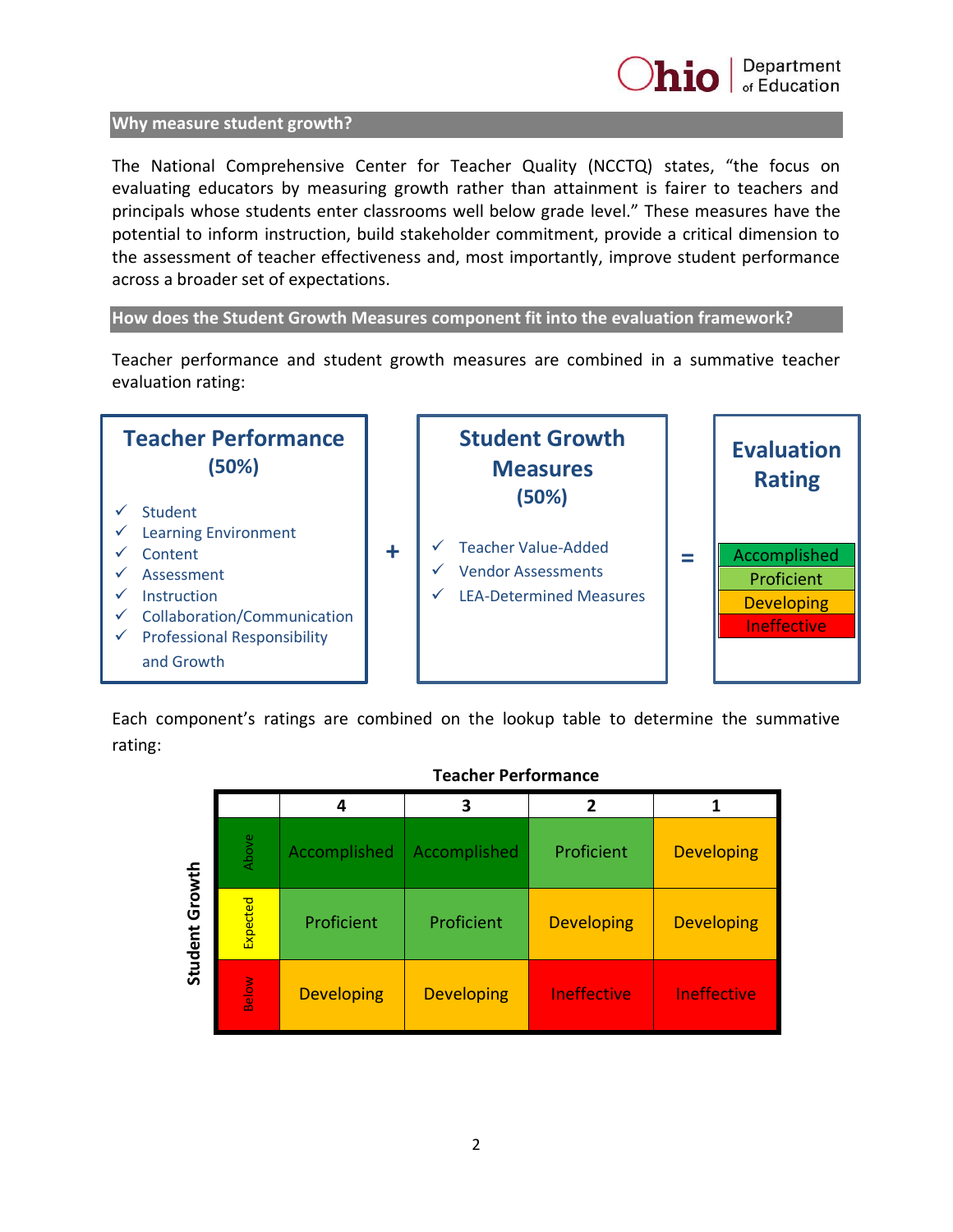#### **Important terms and definitions**

**Student growth**. For the purpose of use in evaluation systems, student growth is defined as *the change in student achievement for an individual student between two or more points in time*  (excerpted from Measuring Student Growth for Teachers in Non–Tested Grades and Subjects: A Primer).

**Tested grades and subjects.** The U.S. Department of Education (USDOE) defines "tested grades and subjects" as *those covered by the state's assessment under the ESEA* and "non‐tested grades and subjects" as *those without such data*. Because the definition of student growth requires individual student achievement data from two or more points in time, this definition typically limits the tested grades and subjects to Grades 4–10 in the subjects of English language arts and mathematics. In Ohio, this is currently limited to reading and mathematics, Grades 4-8.

**Value-Added**. In Ohio, Value-Added refers to the EVAAS Value-Added methodology, provided by SAS, Inc. This is distinct from the more generic use of the term "value- added," which can represent a variety of statistical modeling techniques. The Ohio EVAAS Value-Added measure of student progress at the district and school level has been a component of the Ohio Accountability System for several years. Ohio's Race to the Top (RttT) plan provides for the expansion of Value-Added to the teacher level. Value-Added calculations currently utilize data from the Ohio Achievement Assessments (OAA). As the new Partnership for Assessment of Readiness for College and Careers (PARCC) assessments become operational and replace the current assessment system, they will be integrated into the Value-Added calculations. Additionally, the EVAAS data reporting system has added several features to help educators use this important data. Battelle for Kids (BFK) is providing professional development and other related services across the state.

**ODE-Approved Vendor Assessment**. HB 153 requires ODE to develop a list of student assessments that measure mastery of the course content for the appropriate grade level, which may include nationally normed standardized assessments, industry certification examinations, or end-of-course examinations for grade levels and subjects for which the Value-Added measure does not apply (the non-tested grades). ODE released two rounds of a Request for Qualifications (RFQ) so interested vendors could demonstrate that their assessments qualified for use in Ohio schools. The list of approved assessments will be maintained and updated by ODE.

**Student Learning Objectives (SLOs).** SLOs are goals identified by a teacher or group of teachers that identify expected learning outcomes or growth targets for a group of students over a period of time. SLOs are determined by teachers after analyzing data on student academic performance and identifying areas that need a targeted effort for all students and subgroups of students. As a way to measure student growth, the objectives demonstrate a teacher's impact on student learning within a given interval of instruction. Further, they enable teachers to use their own knowledge of appropriate student progress to make meaningful decisions about how their students' learning is measured. As a collaborative process, SLOs also support teacher teams in their use of best practices.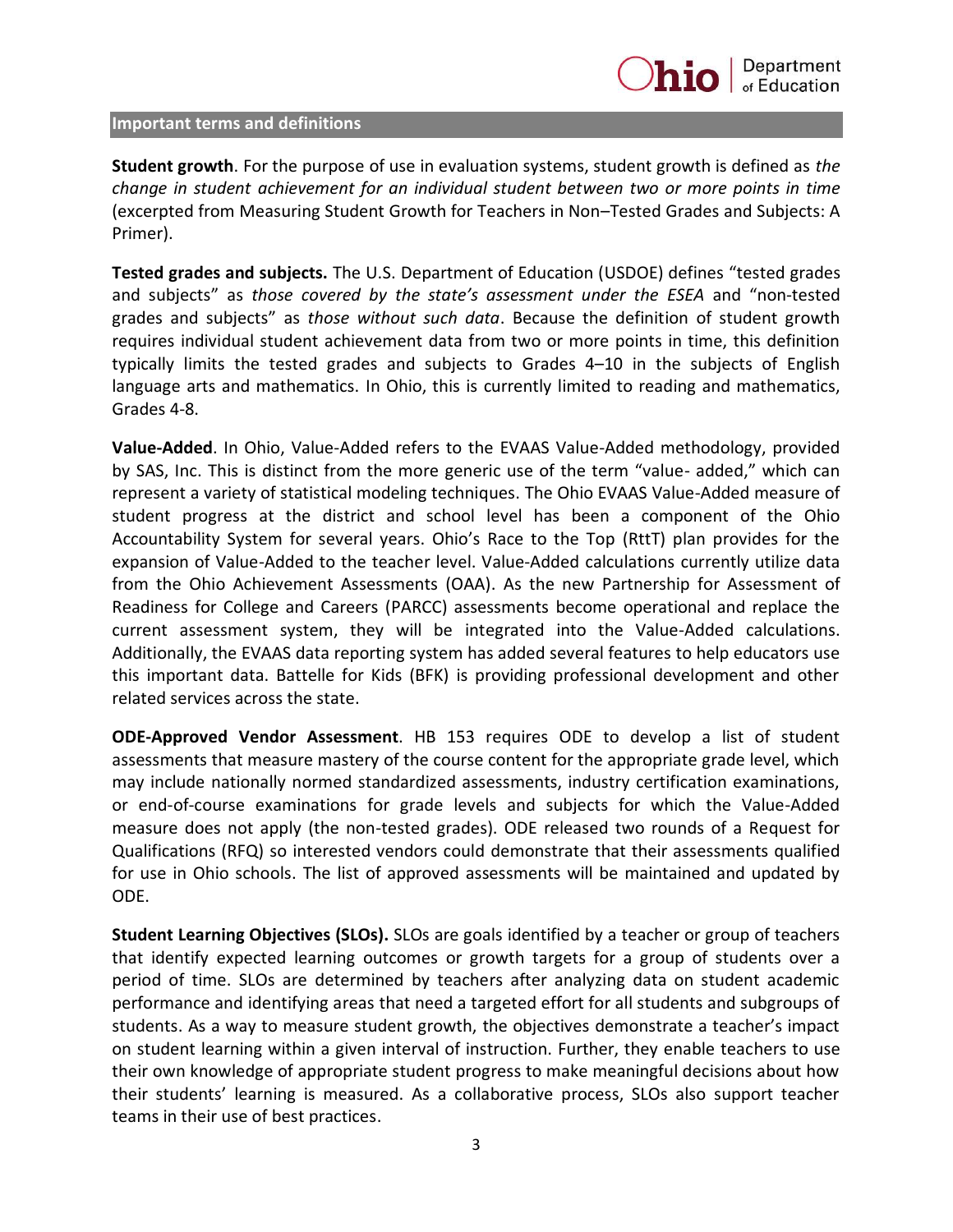

**Shared Attribution Measures.** Shared attribution measures are student growth measures that can be attributed to a group. This could include a district, building, department or grade-level team. These measures encourage collaborative goals and may be used as data in the student growth component.

**Multiple measures.** The teacher evaluation framework is based on multiple measures of performance and student growth. It is important that the summative evaluation rating consider multiple factors across time. Accordingly, there are multiple measures within teacher performance and student growth, within and across years. The student growth measures may include data from multiple assessments and subjects.

Teacher Value-Added, by methodological definition, includes multiple measures on multiple levels. First, the EVAAS methodology incorporates student test histories (across all state-tested subjects) in determining growth metrics. Second, Value-Added creates effectiveness ratings for each tested grade and subject, as well as an aggregate composite rating. For example and analogous to Value-Added on the Local Report Card, a fifth-grade teacher may have a Value-Added rating for fifth-grade mathematics, a separate rating for fifth-grade reading, and an overall composite rating. Third, the Value-Added metric eventually will roll into a three-year composite so that multiple years of multiple measures are represented.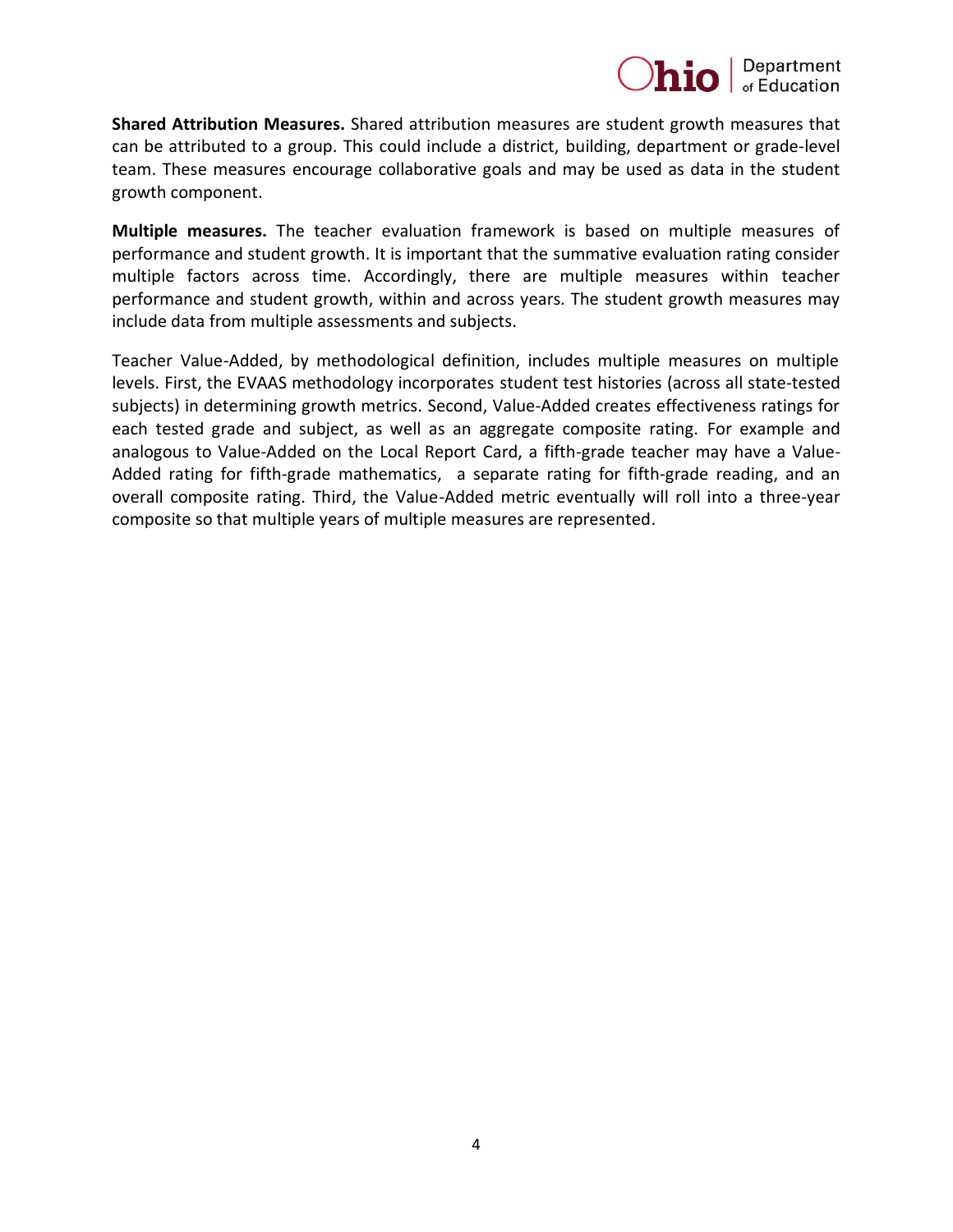**Three categories of teachers based on availability of Teacher Value-Added and LEA decisions**

It is important to note that the combination of measures within this general framework will vary, depending on the grades and subjects taught, and LEA decisions. Subsequently, there will be three categories (A, B, C) for teachers based on the availability of Teacher Value-Added and LEA decisions.

The EVAAS Teacher Value-Added reports shall be used in proportion to the part of a teacher's schedule of courses or subjects for which the measure is applicable.

## **A: Teacher-level Value-Added data available**



Some student growth data will be based on the previous year's results due to testing schedules, Value-Added processing, and statutory requirements for evaluation timeline.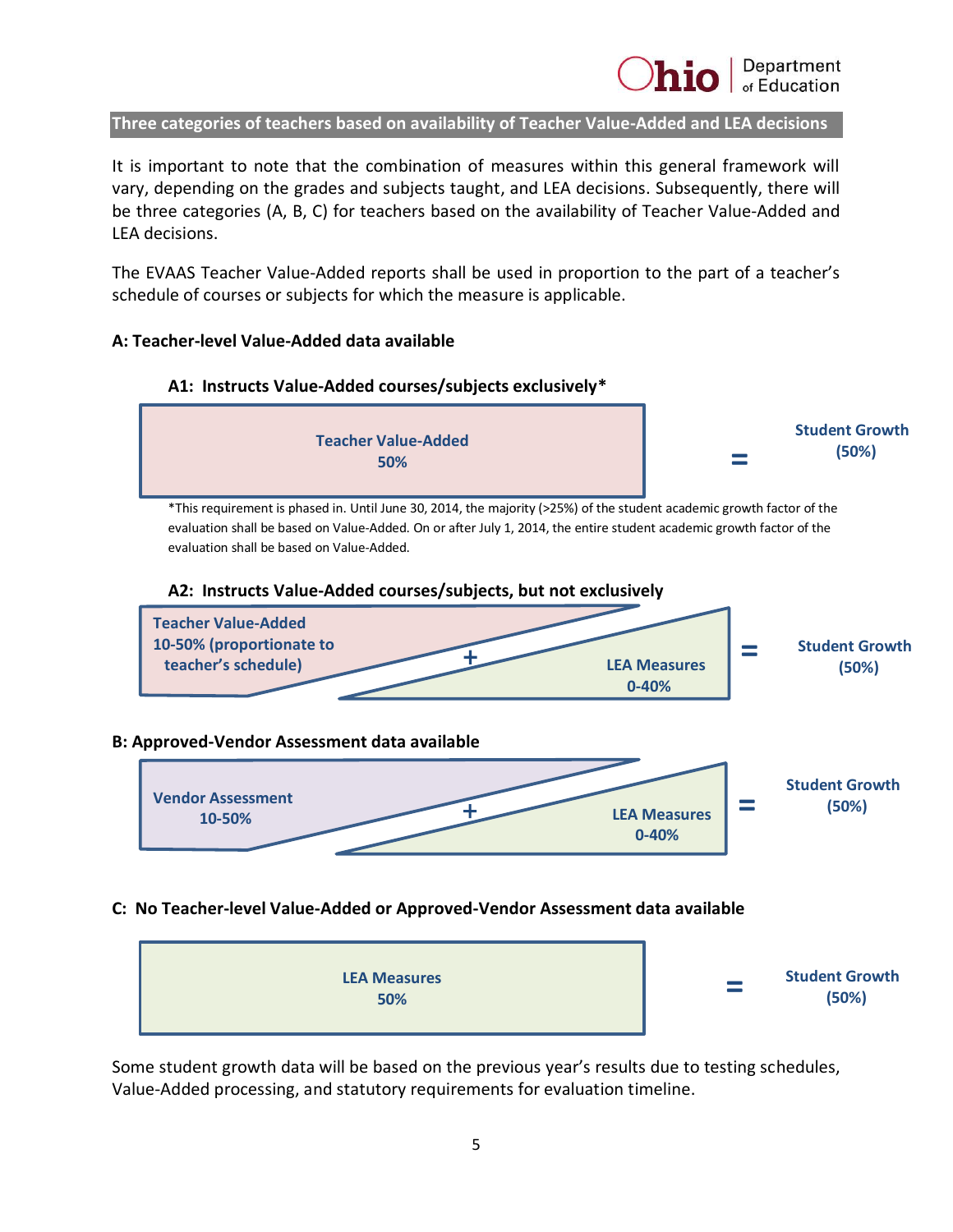## **Some examples of the teacher categories**

*Example #1*: A sixth-grade math teacher in Category A1 only teaches sixth grade math, and will eventually use only Value-Added as her student growth measure component.

- In 2013-14, her Value-Added report must be at least 26% of the student growth measure component.
- In 2014-15, the Value-Added report would represent the entire 50% of the student growth measure component.

*Example #2*: A fourth-grade teacher in a self-contained classroom teaches all four Core subjects and is in Category A2:

> The Value-Added composite report (which includes math and reading) would represent 25%. The remaining 25% would be LEA measures.

*Example #3*: A seventh-grade social studies teacher teaches four periods of history and one period of economics. The LEA uses an assessment that is on the Approved Vendor list for history so this teacher would be in Category B.

> The LEA determines that Category B teachers will use Approved Vendor Assessments for 35% and LEA measures for 15%. Therefore, this seventhgrade social studies teacher would have 35% based on the Approved Vendor Assessment in history, and 15% based on SLOs in economics.

*Example #4*: A high school music teacher without Value-Added or Approved Vendor Assessment data would be in Category C, and will utilize relevant Student Learning Objectives (SLOs) as LEA measures:

> This music teacher will develop SLOs for the student growth component. If her LEA included a shared attribution measure for Category C teachers, then that would be included.

Data from these measures will be scored based on five levels, comparable to Teacher Value-Added reports, and converted to a score in one of three levels of student growth (Above, Expected, Below).